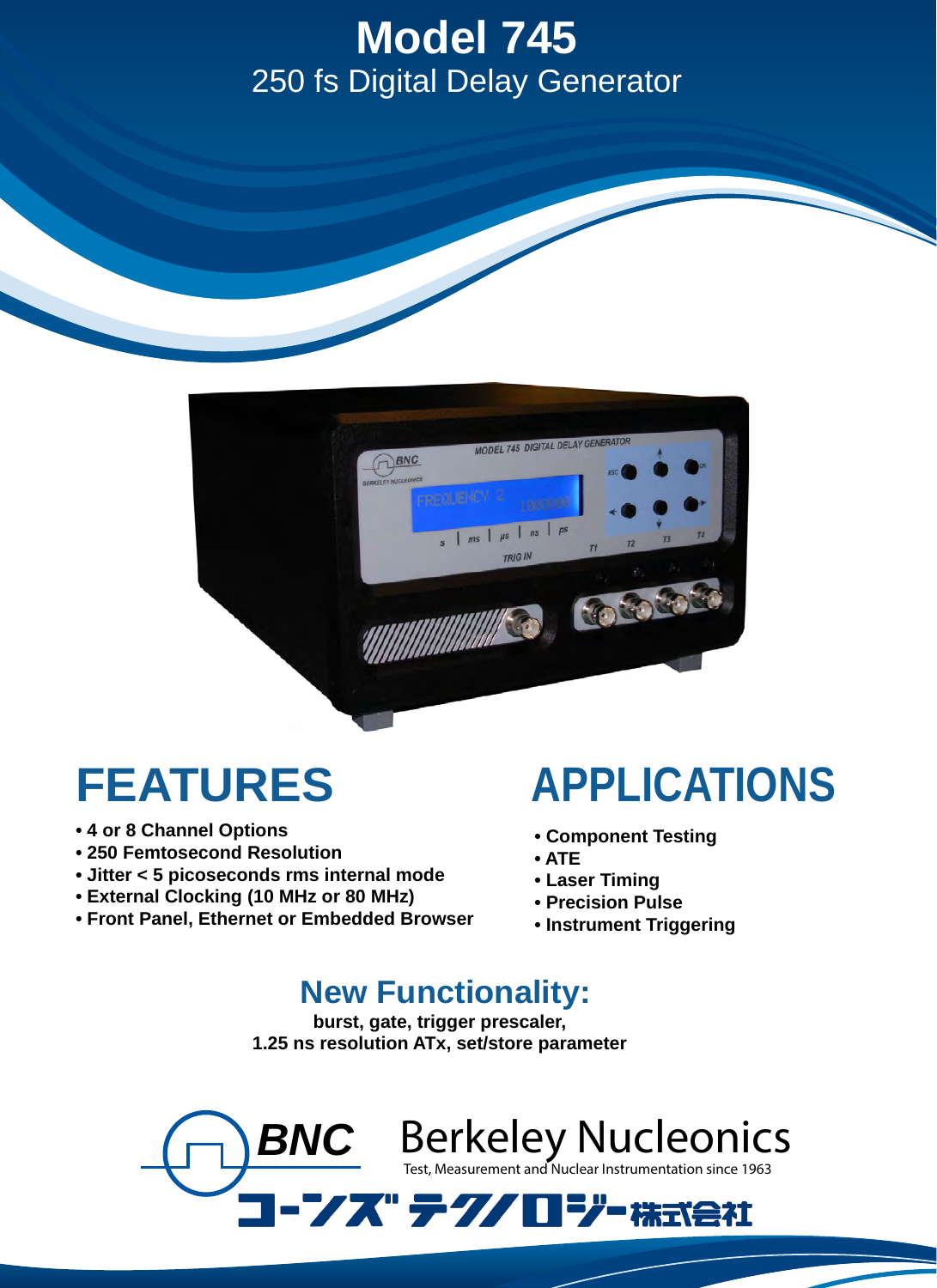

# *BNC* Model 745 Series Model 745 Series

### **Description**

The Model 745 Digital Delay Generator provides four independent delay channels (T1 to T4). The delay resolution is 250fs and external trigger channel jitter is less than 5ps (only in internal mode rms jitter). BNC outputs deliver 5V with a 600ps typical rise time into 50ohms. Amplitude and width are independently adjustable for each output pulse.

One input trigger (TRIG IN), or internal timer, or software command is used to trigger all output channels. A  ${\mathsf T}_0$  output pulse marks zero delay for each trigger.

The Model 745 also provides four optional delays channels, T5 to T8, at the rear panel. These optional rear panel delay channels have a resolution of 1.25 ns and trigger jitter less than 50ps rms.

### Control Panel Web Page

This web page from an embedded Web Server in the Model 745 provides a simple method to configure settings for each channel (delay, output amplitude, output width), trigger source, trigger mode, and to control operation and status of the instrument.

The configuration information of the instrument is stored and saved in the Model 745. BNC's DDG-MUC software will allow control of up to 8 Model 745's on one GUI page.

|        | <b>PULSE OUTPUTS</b>             |                             |                   |                                    |       |                         | <b>STATUS</b>                          |
|--------|----------------------------------|-----------------------------|-------------------|------------------------------------|-------|-------------------------|----------------------------------------|
| Conf   | Ref                              | <b>Inh Delay</b>            |                   | Amplitude                          | Width |                         | Power supply                           |
| TO OFF | $\blacksquare$                   |                             |                   | 5000 mV                            |       | 500 ms                  | External Clock                         |
| T1 OFF | $\bullet$ TO $\bullet$ $\bullet$ |                             | $0.00$ ps         | 5000 mV                            |       | $200$ ns $\frac{1}{20}$ | Gate in                                |
| T2 OFF | $-170 - 2$                       |                             | $0.00$ ps         | 5000 mV                            |       | $200$ ms $\blacksquare$ | Oscillator PI                          |
| T3 OFF | $-170 - 2$                       |                             | $0.00$ ps         | 5000 mV                            |       | 200 ns                  | Oscillator lock                        |
| T4 OFF | $-170 - 2$                       |                             | $000$ ps          | 5000 mV                            |       | $200$ ms $\blacksquare$ |                                        |
| T5 OFF | $-170 - 24$                      |                             | $0.00$ ps         | 5000 mV                            |       | $200$ ns $\blacksquare$ | <b>TRIGGER SETTINGS</b>                |
| T6 OFF | $\bullet$ TO $\bullet$ M         |                             | $0.00$ ps         | $5000$ mV                          |       | $200$ ns $\blacksquare$ |                                        |
| IT OFF | $-1$ TO $-1$                     |                             | $0.00$ ps         | $5000$ mV                          |       | 200 ns                  | Ext Threshold<br>1200 <sup>V</sup>     |
| T8 OFF | $\blacksquare$ TO $\blacksquare$ |                             | $000$ ps          | $5001$ mV                          |       | $200$ ns                | Ext Polarity                           |
| Of     |                                  | Gate Mode                   |                   | $\left  \mathbf{r} \right $<br>OFF |       |                         | Manual Trigger<br>Trigger              |
|        |                                  | <b>INTERNAL FREQUENCIES</b> | <b>BURST MODE</b> |                                    |       |                         | Ext Prescaler<br><b>EXTERNAL CLOCK</b> |

Example of Model 745 Control Panel

#### **Specifications**

| <b>Delays</b>                 |                                                                          |  |  |  |
|-------------------------------|--------------------------------------------------------------------------|--|--|--|
| Channels                      | 4 or 8 independent delay outputs                                         |  |  |  |
| Range                         | 0 to 20 seconds                                                          |  |  |  |
| Resolution                    | $250$ fs                                                                 |  |  |  |
| <b>RMS Jitter</b>             | 25ps rms + delay x $10^{-7}$ (external trigger to any output)            |  |  |  |
|                               | 20ps rms + delay x $10^{-7}$ (channel to channel)                        |  |  |  |
|                               | < 5ps rms for short delay (channel to channel)                           |  |  |  |
| Accuracy                      | $<$ 250ps + delay x 10 <sup>-7</sup>                                     |  |  |  |
| Time base                     | 200 MHz, 0.5 ppm stability                                               |  |  |  |
| Trigger source                |                                                                          |  |  |  |
| Command                       | Front panel/ Ethernet                                                    |  |  |  |
| Internal Load                 | $50\Omega$                                                               |  |  |  |
| Ext. Rep rate                 | $<$ 1 MHz                                                                |  |  |  |
|                               | Trigger level, from 0.1 to 5V,                                           |  |  |  |
|                               | Internal load: $50\Omega$                                                |  |  |  |
| <b>Trigger Slope</b>          | Positive or Negative, Selectable                                         |  |  |  |
| Min Trigger Delay             | $< 60$ ns                                                                |  |  |  |
| <b>Trigger mode</b>           | One Shot, Repetitive                                                     |  |  |  |
| Output T <sub>0</sub>         | $5 \text{ V} / 50 \Omega$ , 100 ns -10 us (rear panel)                   |  |  |  |
| Output T1 to T4               |                                                                          |  |  |  |
| Amplitude                     | 2 to 5 V, step $< 0.1$ V                                                 |  |  |  |
| Width                         | 100 ns to 10 µs, step: 5 ns, 5 ns combined channel                       |  |  |  |
|                               | (optional)                                                               |  |  |  |
| Load                          | 50 $\Omega$                                                              |  |  |  |
| Rise Time                     | $<$ 2 ns (600 ps typical)                                                |  |  |  |
| Fall Time                     | $< 5$ ns                                                                 |  |  |  |
| Connector                     | BNC on front panel                                                       |  |  |  |
| <b>Clock Input</b>            | User Specified, settable at factory (between 10 MHz                      |  |  |  |
|                               | to 80 MHz)                                                               |  |  |  |
|                               | External Time Base (CLK IN)                                              |  |  |  |
| Frequency                     | 10 or 80 MHz                                                             |  |  |  |
| <b>General Specifications</b> | 8.5 x 9.7 x 5.4 Inches                                                   |  |  |  |
| Size<br>Power                 |                                                                          |  |  |  |
| Interface Control             | 50W, 110V-240V                                                           |  |  |  |
|                               | Front panel, Web page from embedded web server for IE, Firefox, Chrome   |  |  |  |
|                               |                                                                          |  |  |  |
| and Ethernet network          |                                                                          |  |  |  |
| <b>Options</b>                | Option 8C - Additional Delay Channels (T5, T6, T7, T8)                   |  |  |  |
|                               |                                                                          |  |  |  |
|                               | Range: 0 to 20 seconds<br>Resolution: 1.25 ns                            |  |  |  |
|                               | Jitter < 50 ps rms + delay x 10 $^{-7}$ (external trigger to any output) |  |  |  |
|                               | Accuracy: 1 $ns$ + delay x 10 $^{-7}$                                    |  |  |  |
|                               | Amplitude: 2 - 5V                                                        |  |  |  |
|                               | Width: 10 ns to 10 ms                                                    |  |  |  |
|                               | Load: 50 $\Omega$                                                        |  |  |  |
|                               | Rise, Fall time $<$ 5 ns                                                 |  |  |  |
|                               | Connector: BNC on rear panel                                             |  |  |  |
|                               | Option GOC - Gate input, clock output (10MHz 1V, Square), High Stability |  |  |  |
| Timebase (50ppb)              |                                                                          |  |  |  |
|                               |                                                                          |  |  |  |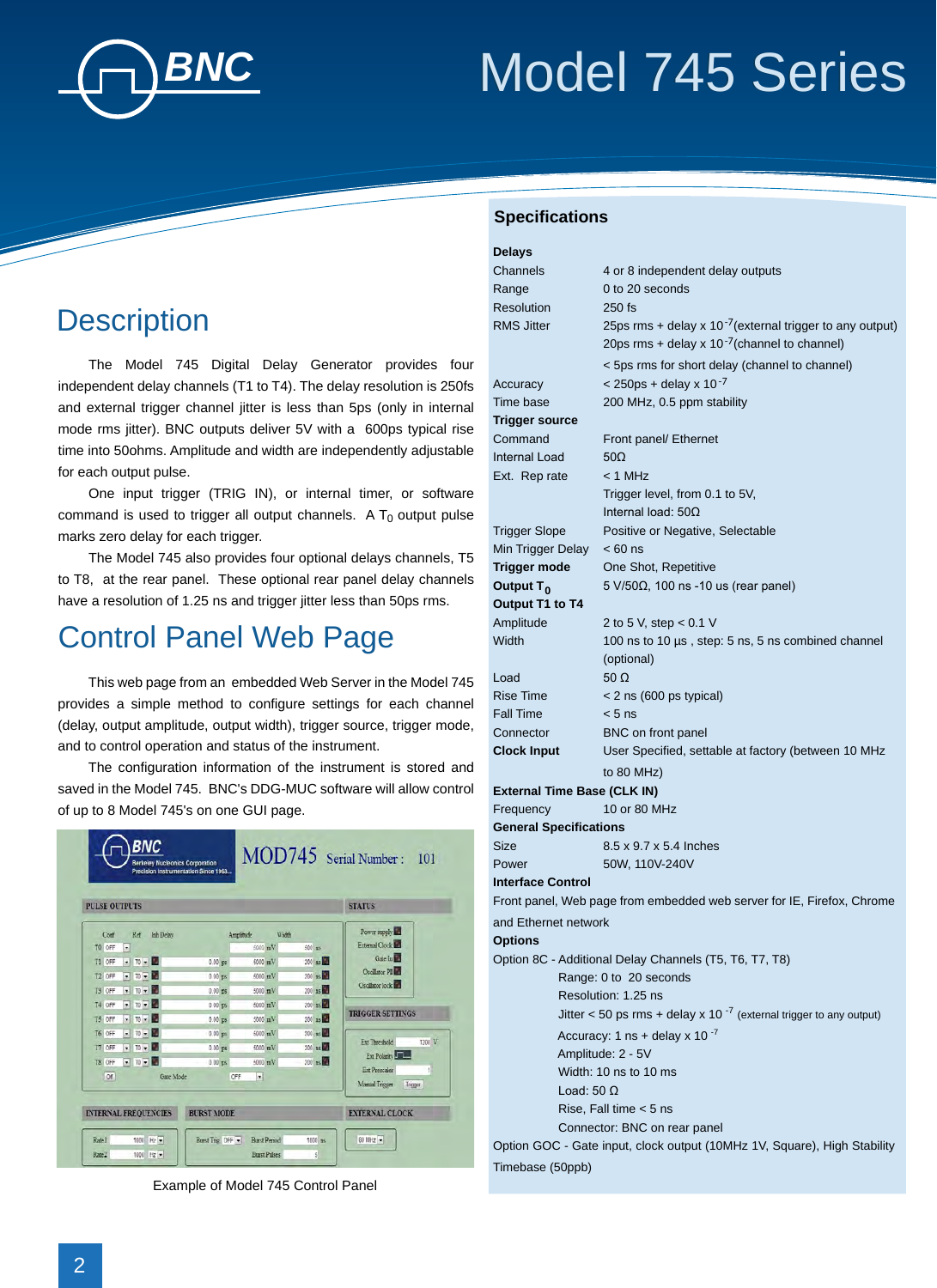

# *BNC* Model 745 Series Model 745 Series



## Programming Options

**Direct Commands:** Hyper-Terminal, PuTTY, Telnet (Linux, Windows, etc). **Virtual Instrument:** Labview

Rear panel outputs

#### Image 1 745-hyper



### Jitter (internal)

The Model 745 offers the worlds lowest jitter in a programmable digital delay generator. The jitter for various delays is shown below:

| <b>Delay Setting</b> | Jitter (ps rms) |
|----------------------|-----------------|
| $100$ ns             | 2.6             |
| $500$ ns             | 27              |
| $1000$ ns            | 27              |
| 2000 ns              | 27              |



2.6ps Jitter Shown Above

#### Image 2 745-labview

| <b>BNC</b>                                   |                |                     |                           |                |                    |  |
|----------------------------------------------|----------------|---------------------|---------------------------|----------------|--------------------|--|
|                                              |                |                     | <b>MOD745</b>             |                |                    |  |
| adresse                                      |                |                     |                           |                |                    |  |
| 99.0.0.18                                    |                |                     |                           |                |                    |  |
|                                              |                |                     |                           |                |                    |  |
|                                              |                |                     |                           |                |                    |  |
|                                              |                |                     |                           |                |                    |  |
|                                              |                |                     |                           |                |                    |  |
|                                              |                |                     |                           |                |                    |  |
| <b>Channel Settings</b>                      | delay channels |                     |                           |                |                    |  |
|                                              |                |                     |                           | $\blacksquare$ |                    |  |
|                                              | delay (ps)     |                     | amplitude (mV) width (ns) | trigger        | T12                |  |
|                                              | 0              | 3000                | 500                       | Internal1      | $T$ <sub>T3</sub>  |  |
| <b>Trigger Settings</b>                      |                |                     |                           | T4             |                    |  |
|                                              |                | Frequency selection | trigger slope             |                | $\blacksquare$ T5  |  |
|                                              | ĝπ             |                     | $\rho$ Positive           |                | $T$ T <sub>6</sub> |  |
| trigger level (mV)<br>trigger frequency (Hz) |                |                     | $\blacksquare$            |                |                    |  |
| 10<br>2500                                   |                |                     | $T = 18$                  |                |                    |  |
|                                              |                |                     |                           |                | Ext CLK            |  |
|                                              |                |                     |                           |                | OSC unlock         |  |
|                                              |                |                     |                           |                |                    |  |
|                                              |                |                     |                           |                | PLL unlock         |  |
|                                              |                |                     |                           |                |                    |  |
|                                              |                |                     |                           |                |                    |  |
|                                              |                |                     |                           |                | <b>STOP</b>        |  |